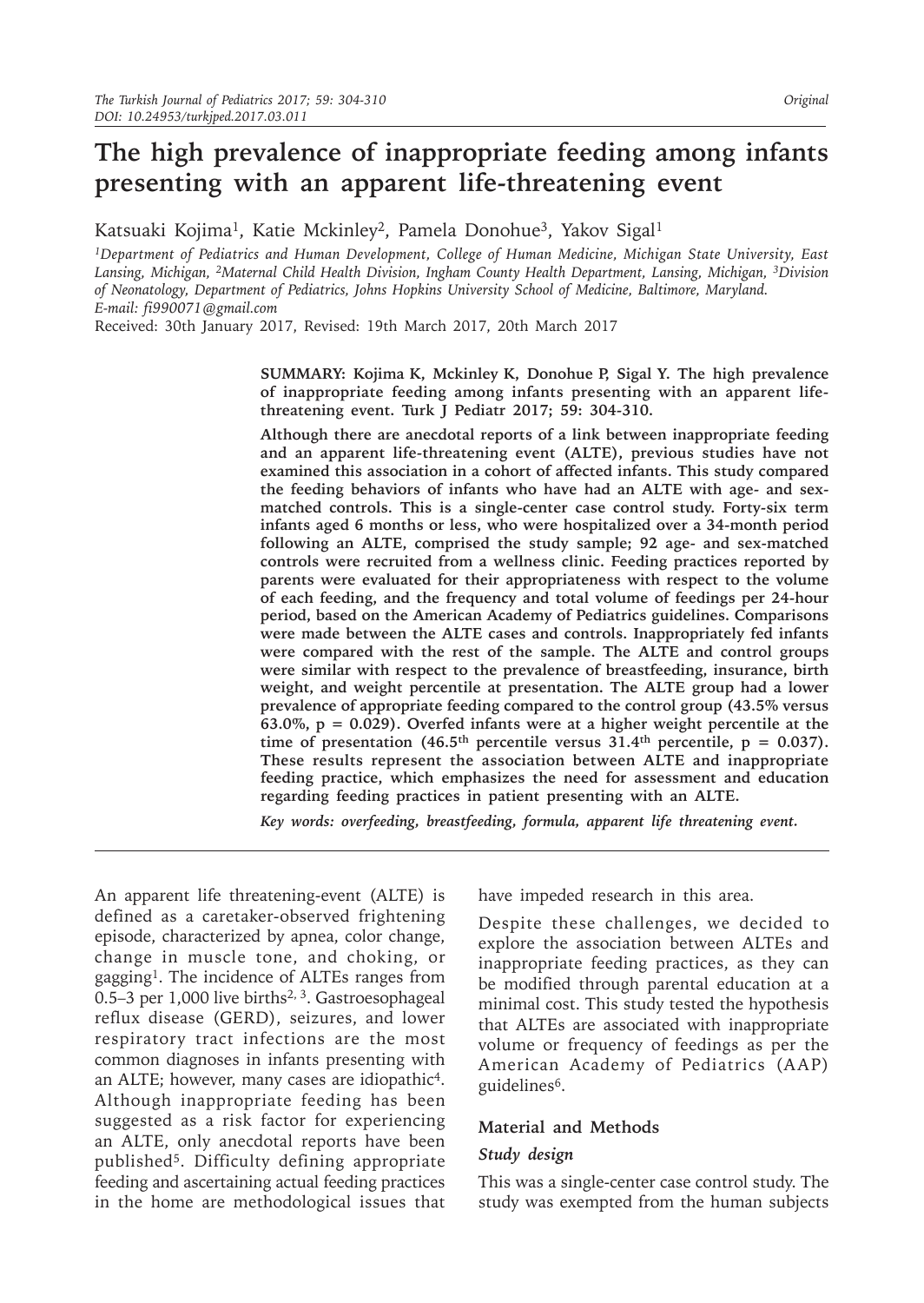review by the institutional review boards of Michigan State University, Sparrow Hospital, and Ingham County Health Department.

#### *Population*

Sparrow Hospital is the largest hospital system in the mid-Michigan area. Its pediatric inpatient units admit over 1,500 patients annually. Infants who were less than 6 months of age who admitted to the pediatric floor between January 1st, 2012 and November 1st, 2014 with a diagnosis of ALTE were included in the study. We used the ICD-9 code, 799.82 to identify ALTE cases. Those who were born preterm (less than 37 weeks gestational age), and those known to have a feeding difficulty were excluded. In cases of multiple hospitalizations during the study period, only the first admission was included. For each case, age- and sex-matched controls were selected from those who visited the Well Child Health Center for routine health care.

The following information was retrieved from the medical records of both ALTE cases and controls: chronological age (in days), sex, insurance (commercial, Medicaid, or self), gestational age at birth, birth weight (in grams), weight at presentation (in grams), length at presentation (in centimeters), details of feeding (such as exclusive breast feeding, mixed or formula feeding), type of formula, volume per feeding (in ounces), and frequency of feedings (times per 24 hours). Feeding information is retrieved from medical records and is based on parental report.



**Fig. 1.** Scatter plot of volume of each feeding and chronological age. Triangle and circle represent the ALTE group and the control group, respectively. Dotted regression line and dashed regression line represent the ALTE group and the control group, respectively.

### *Operational definitions*

The appropriateness of the volume and frequency of feedings was determined based on the nutritional guidelines published by the American Academy of Pediatrics (AAP)<sup>6</sup>. The guidelines have age-specific recommendations for the volume and frequency of feedings for both formula-fed and breastfed infants (Tables I, II). However, these recommendations were made for specific ages, not age ranges. Hence, if an infant's age was between those indicated in the Table, we combined the parameter ranges of the ages above and below to create a broader range (e.g., the recommended amount per feeding for infants 1-month and 2-months old was 2 to 4 oz. and 4 to 5 oz. respectively;



**Fig. 2.** Scatter plot of total volume of feeding per 24-hour period and chronological age. Triangle and circle represent the ALTE group and the control group, respectively. Dotted regression line and dashed regression line represent the ALTE group and the control group, respectively.



**Fig. 3.** Scatter plot of frequency of feeding per 24-hour period and chronological age. Triangle and circle represent the ALTE group and the control group, respectively.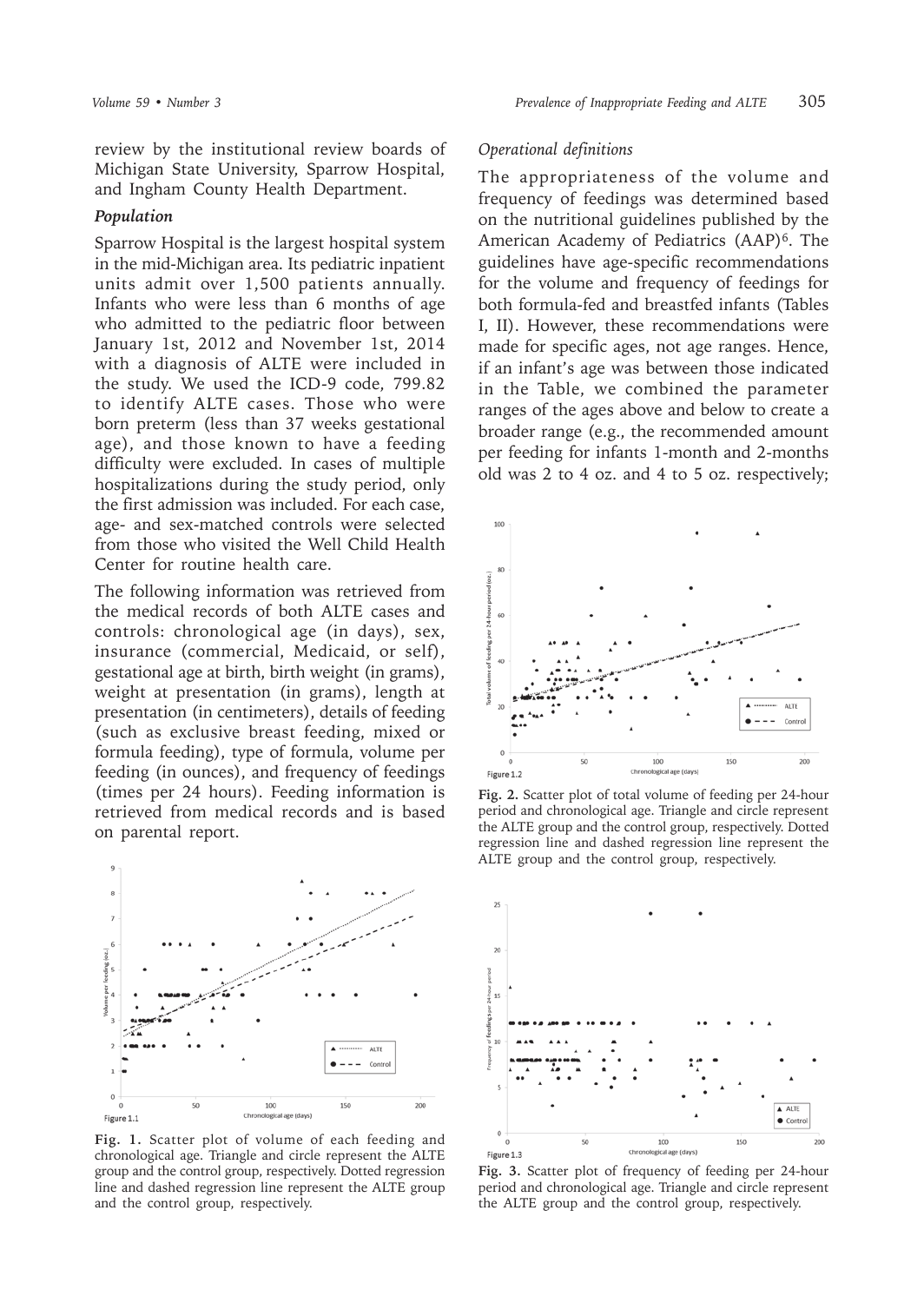| Age         | Volume of each feeding (oz.) | Frequency of feedings<br>per 24 hours | Total volume of feedings<br>per $24$ hours (oz.) |
|-------------|------------------------------|---------------------------------------|--------------------------------------------------|
| 3 to 5 days |                              | 8 to 12                               | 20                                               |
| 1 month     | $2$ to $4$                   | $6$ to $8$                            | 20 to 31                                         |
| 2 months    | $4$ to $5$                   | $6$ to $8$                            | 21 to 32                                         |
| 4 months    | $4$ to 6                     | $6 \text{ to } 8$                     | 26 to 36                                         |

**Table I.** AAP Guidelines for Appropriate Feeding in Formula-fed Infants.

|  |  |  |  |  | Table I-II. AAP Guidelines for Appropriate Feeding in Breastfed Infants. |  |  |  |  |
|--|--|--|--|--|--------------------------------------------------------------------------|--|--|--|--|
|--|--|--|--|--|--------------------------------------------------------------------------|--|--|--|--|

| Age                  | Frequency of feedings per 24 hours |
|----------------------|------------------------------------|
| Initial week         | 10 to 12                           |
| 2 months             | 8 to 12                            |
| After several months | 6 to 12                            |

American Academy of Pediatrics Bright Futures Nutrition, 3rd Edition. American Academy of Pediatrics; 2011.

hence, the appropriate volume per feeding for a 1.5-month old was set at 2 to 5 oz.). The appropriate total volume of feedings per 24 hour period for 3 to 5-day olds was indicated as 20 oz. in the AAP guidelines. However, given the marked variations in the number of feedings per 24 hours, we converted the recommended 20 oz. to a range of 16 to 24 oz. per 24 hours. Less than 2 oz. per feeding was set as appropriate for infants less than 3 days old. The guidelines also did not indicate the appropriate volume per feeding or the total volume of feeding per 24 hours for breastfed infants since the World Health Organization recommends breastfeeding as much as the child wants. For the purpose of the current research, we used the parameters provided for the formula-fed infants of the same age to determine the appropriateness in such cases. The volume of feedings for breast-fed infants was determined using the volume of expressed breast milk given to the infants. We were unable to measure the volume of breast milk unless mothers expressed the milk. We did not use caloric density information, as we focused only on previously healthy term infants in whom concentrated formula was not warranted. Feeding was considered inappropriate if the volume of each feeding, or the frequency, or total volume of feedings over a 24-hour period was outside the set range. These criteria were applicable to exclusively breastfed and exclusively formula-fed infants. For infants who received a combination of breast-milk and

formula, the frequency and volume of feedings were estimated as the combined frequency and volume of both types of feedings. Overfeeding is evident when the volume of each feeding, the frequency of feedings, or the total volume of feedings in a 24-hour period is above the recommended range. Inappropriate feeding also includes underfeeding, wherein the volume of each feeding, the frequency of feedings, or the total volume of feedings per 24 hours is below the recommended range. For example, if a 1-month old infant consumed 6 oz. of formula 12 times a day, it met the criteria for inappropriate overfeeding. Similarly, feeding that was below the set range was considered underfeeding.

# *Data analysis*

Demographic and clinical characteristics were analyzed using descriptive statistics and compared between cases and controls. Proportions of inappropriately fed, overfed, and underfed infants were compared between ALTE cases and controls. The number and proportion of infants with appropriate volumes per feeding, frequencies of feedings per 24 hour period, and total volume of feedings per 24 hours, were compared between the ALTE cases and controls. Weight and height percentiles at presentation were computed by sex- and age-specific clinical growth charts created by the Centers for Disease Control and Prevention7. Weight, percentile weight, height, and percentile height at presentation were compared between the cases and controls.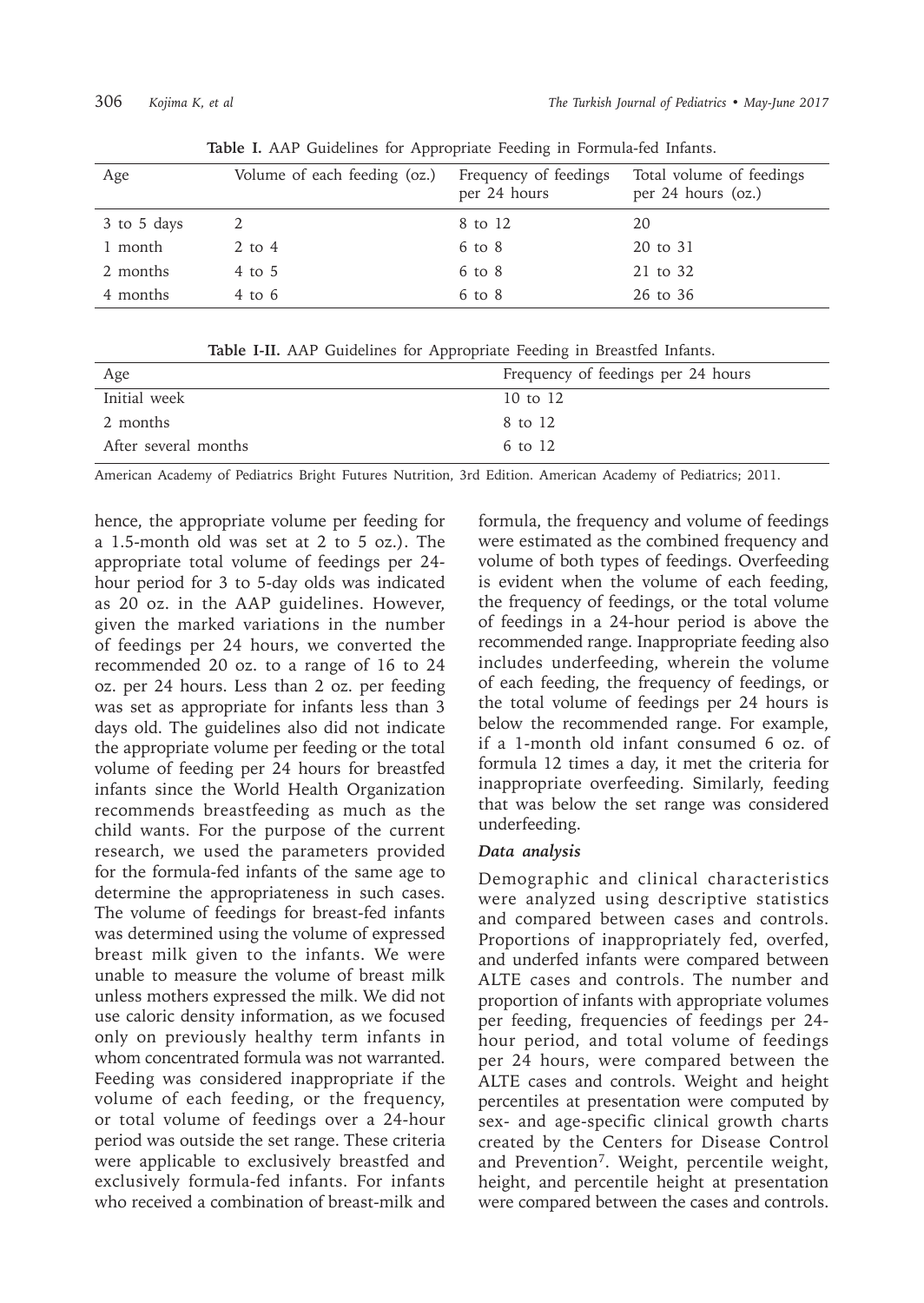|                                                                  | ALTE $(n=46)$         | Control $(n=92)$      | p value |
|------------------------------------------------------------------|-----------------------|-----------------------|---------|
| Age - median days (range)                                        | $32.5(2 - 182)$       | $33(2 - 197)$         | 0.960   |
| Gender - male (proportion)                                       | 23 (50%)              | 46 (50%)              | 1.000   |
| Insurance - Medicaid (proportion)                                | 24 (52.2%)            | 20 (33.3%)            | 0.123   |
| Birth weight - median gram (range)                               | 3220 (2210 - 4290)    | 3280 (2320 - 4230)    | 0.797   |
| Weight at presentation – median gram<br>(range)                  | $4260 (2400 - 7600)$  | $4120(2410-8760)$     | 0.910   |
| Percentile weight at presentation - median<br>percentile (range) | $33.8$ $(0.9 - 87.9)$ | $34.6$ $(1.3 - 97.2)$ | 0.873   |
| Length at presentation – median centimeter<br>(range)            | 54.0 $(44.5 - 66.0)$  | 53.3 $(42.5 - 68.6)$  | 0.444   |
| Percentile length at presentation - median<br>percentile (range) | $51.9$ $(0.3 - 99.2)$ | $27.8$ $(0.1 - 83.7)$ | 0.020   |

**Table II.** Demographic and Clinical Characteristics of Apparent Life-threatening Event Cases and Controls.

All overfed infants in the sample were compared with the rest of the sample. Birth weight and percentile weight at presentation were compared between infants who were overfed and the other infants.

We used the Fisher's exact test, chi-square test, and Mann-Whitney test for the appropriate statistical analyses. The analyses were performed using STATA version 14.1 for Windows 8 (StataCorp. 2015, Stata Statistical Software: Release 14, College Station, TX: StataCorp LP.).

#### **Results**

During the study period, there were 70 ALTE admissions to the pediatric unit; 24 were excluded from the study. Seventeen infants were born prematurely, 2 had a known history of feeding difficulty (1 had a known genetic condition and 1 had laryngomalacia), 1 was older than 7 months of age, 3 were repeat admissions, and 1 did not have the requisite information in the medical record. For the 46 cases that were included in the study, 92 age- and sex-matched controls were identified (Table II).

When compared to the control group, the ALTE group had a significantly lower proportion of appropriate feedings  $(43.5\% \text{ vs } 63.0\% \text{, } p =$ 0.029) (Table III). There were no significant differences between the ALTE group and the control group with respect to proportions of overfeeding or underfeeding. In the ALTE group, 18 (69.2%) out of 26 cases with inappropriate

feedings were overfed compared to 24 (70.6%) out of 34 in the control group (p=0.566). The volume per feeding, total volume of feedings per 24-hour period, and frequency of feedings per 24-hour period for the control group and the ALTE group are shown in Figures 1.1, 1.2, and 1.3 respectively. Slopes of regression lines in Figure 1 represent the rate of change in volume per feeding for each chronological age. Slopes of regression lines did not differ between the control group and the ALTE group ( $p = 0.403$ ). Similarly, the slopes of regression lines in Figure 2 represent the rate of change in total volume of feeding per 24 hour period for each chronological age. Slopes of regression lines did not differ between the control group and the ALTE group ( $p = 0.734$ ). The proportions of infants with appropriate volumes for each feeding, frequency of feedings, and total volume of feedings per 24 hours did not differ between the ALTE and control groups (Table III). Birth weight, weight at presentation, percentile weight at presentation, and length at presentation were similar for both groups. Percentile length at presentation was lower in the control group (Table II).

Of the 138 infants, 60 received inappropriate feedings; 23 (38%) received inappropriate volumes during individual feedings, 40 (67%) had inappropriate frequencies of feeding, and 45 (75%) had inappropriate total volumes in feedings per 24-hour period. Twenty-one (35%) of the 60 infants who received inappropriate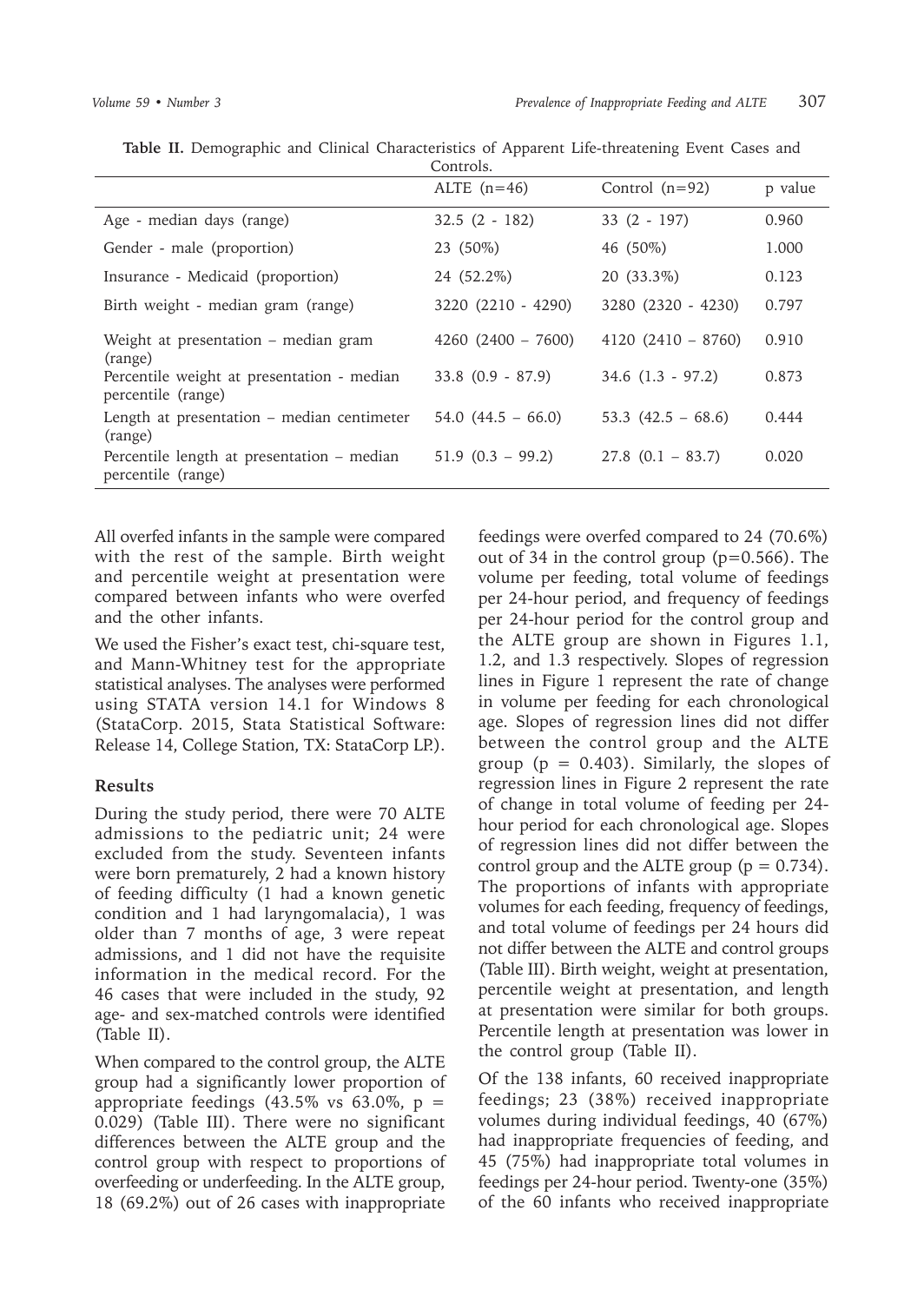|                                                                     | ALTE $(n=46)$ | Control $(n=92)$ | p value |
|---------------------------------------------------------------------|---------------|------------------|---------|
| Exclusively breast fed - (proportion)                               | 13 (28.3%)    | 24 (26.1%)       | 0.019   |
| Exclusively formula fed – (proportion)                              | 28 (60.9%)    | 39 (42.4%)       |         |
| Mixed feeding – (proportion)                                        | 5 $(10.9\%)$  | 29 (31.5%)       |         |
| Cow's milk formula - (proportion)                                   | 15 (45.5%)    | 47 (69.1%)       | 0.131   |
| Partially hydrolyzed formula - (proportion)                         | 10 (30.3%)    | 11 (16.2%)       |         |
| Extensively hydrolyzed formula – (proportion)                       | 2 $(6.1\%)$   | 3 $(4.4\%)$      |         |
| Amino acid formula – (proportion)                                   | 2 $(6.1\%)$   | $0(0\%)$         |         |
| Soy formula - (proportion)                                          | 3 $(9.1\%)$   | 5 $(7.4\%)$      |         |
| Other formula - (proportion)                                        | 1 $(3.0\%)$   | $2(2.9\%)$       |         |
| Appropriately fed - (proportion)                                    | 20 (43.5%)    | 58 (63.0%)       | 0.029   |
| Overfed - (proportion)                                              | $18(39.1\%)$  | 24 (26.1%)       | 0.116   |
| Underfed - (proportion)                                             | $8(17.4\%)$   | 10 (10.9%)       | 0.295   |
| Volume of each feeding - appropriate<br>(proportion)                | 37 (80.4%)    | 78 (84.8%)       | 0.518   |
| Frequency of feedings per 24<br>hours - appropriate (proportion)    | 28 (60.9%)    | 70 (76.1%)       | 0.063   |
| Total volume of feedings per 24<br>hours - appropriate (proportion) | 26 (56.5%)    | 67 (72.8%)       | 0.054   |

**Table III.** Comparison of Feeding Practices between Apparent Life-threatening Event Cases and Controls.

feedings met one criterion of its definition, 30 (50%) met two criteria, and 9 (15%) met all three criteria; 42 (70%) of them were overfed. The birth weight of the overfed infants and the other infants was similar (median: 3,320 grams versus  $3,270$  grams,  $p = 0.755$ ). However, the median weight percentile at presentation was significantly higher in the infants who were overfed (46.5th percentile versus 31.4th percentile  $p = 0.037$ ).

#### **Discussion**

We found that ALTE group had a higher proportion of inappropriate feeding compared to control group. The infants who were inappropriately fed were more often overfed rather than underfed. The prevalence of overfeeding was similar in both the ALTE and control groups. Infants who were overfed had greater weights at presentation compared to the others in the sample.

To the best of our knowledge, no previous study has examined the association of inappropriate feeding with ALTEs in a cohort of infants.

Only anecdotal evidence of overfeeding as a risk factor for an ALTE, has been reported5, which might be due to reports of an association between overfeeding and GERD<sup>8</sup>. GERD has frequently been cited as a cause of ALTEs<sup>9</sup>, but a causal relationship has not been verified<sup>10</sup>. Although our study found an association between inappropriate feeding and ALTEs, it did not confirm any distinct associations between overfeeding or underfeeding and ALTEs. These findings suggest that the underlying mechanism through which inappropriate feeding predisposes an infant to an ALTE may not be an exacerbation of GERD, but rather a dysfunctional coordination between respiration and swallowing. A recent study suggested that ALTEs are associated with esophageal dysmotility rather than  $GERD<sup>11</sup>$ , which supports this hypothesis. Inappropriate feeding might also be an indicator of suboptimal childcare, which could be an alternative explanation for the occurrence of an ALTE. The existing literature suggesting an association between ALTEs and child abuse $12,13$ , supports this hypothesis. However, a causal relationship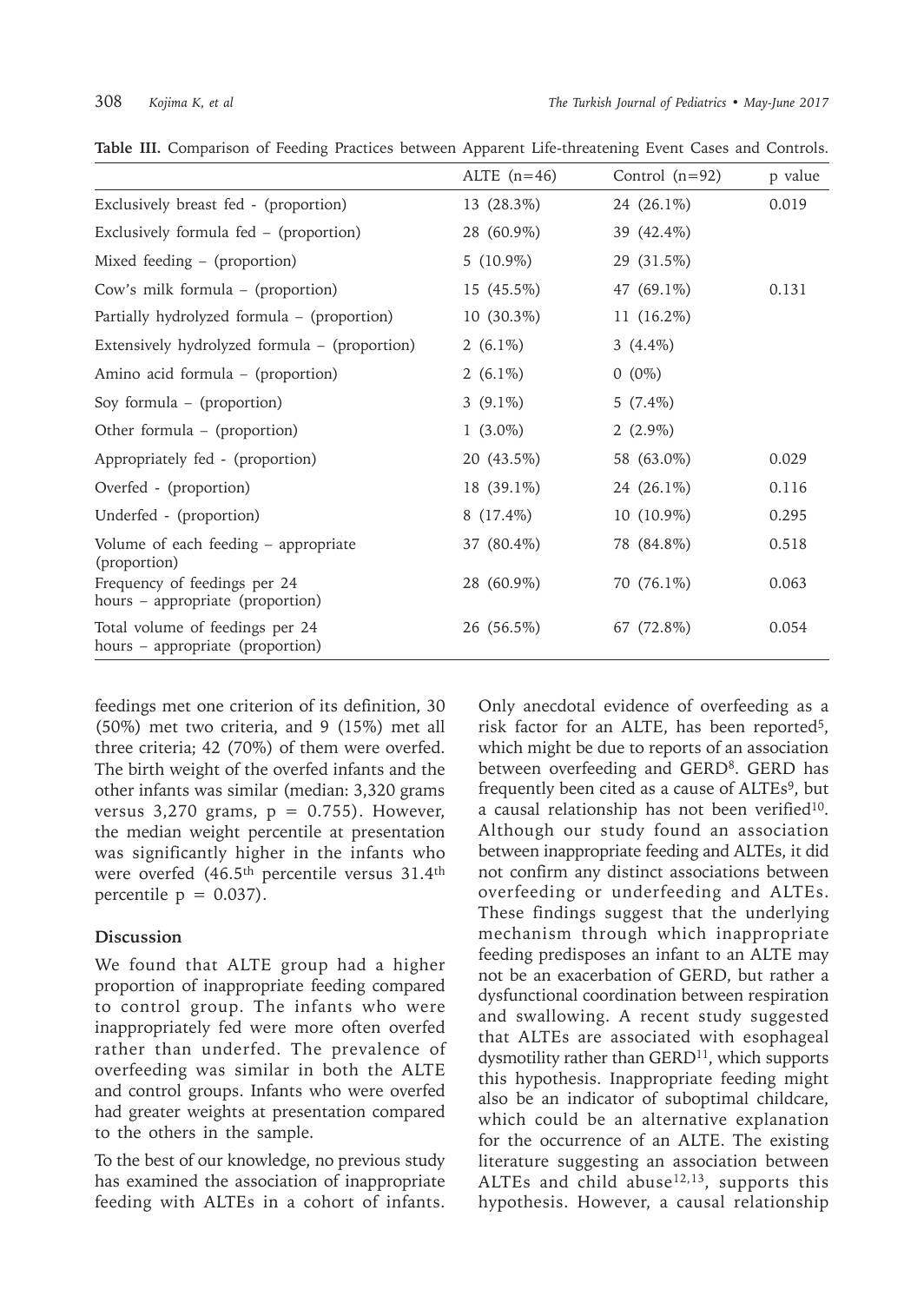between the quality of childcare and ALTEs remains unclear.

One of the strengths of our study is the use of established criteria to determine the appropriateness of feeding practices. The AAP's nutritional guidelines for appropriateness of volume and frequency of feeding are applicable to the general pediatric population in the US. We excluded preterm infants, as their body sizes are smaller relative to term infants of the same chronological age. We also verified that the ALTE and control groups had similar body sizes in relation to their chronological ages at the time of presentation using weight percentiles at presentation.

Although a causal relationship between ALTEs and inappropriate feeding cannot be proven by this retrospective study, we speculate that either ineffective esophageal motility or suboptimal childcare could account for the ALTEs in our study. Detecting inappropriate feeding practices and providing appropriate education to correct them, is likely to prevent the development of an ALTE produced by either scenario. Therefore, it is important that primary care physicians perform thorough feeding evaluations during routine physical examinations to detect at-risk infants and prevent ALTEs.

When information regarding feeding practices is based solely on parental reports, its reliability may be questionable. However, a study using parental reports found that a higher number of feedings per day predicted weight gain<sup>14</sup>. In addition, our own study, which used parental reports, also found that overfeeding was associated with higher weight percentiles at presentation; this finding supports the accuracy of the parental reports. In our study, the ALTE group included only patients admitted to the general pediatric ward, which might have resulted in the exclusion of patients who were not affected as severely, and therefore, did not require hospitalization. However, due to the subjective nature of an ALTE, it seemed reasonable to include only the more severely affected patients in the study. The information that was collected regarding feedings was limited to their volumes and frequencies at the time of the visit. We might have been able to delineate further the relationship of ALTEs with feeding practices if we had collected feeding information that was more detailed,

such as the length and timing of the feedings in relation to other activities, recent changes in formula, and the temporal relationship of the ALTE with the last feeding. However, due to the retrospective nature of the study, such information was unavailable. Future prospective studies that include such detailed histories would be more informative. In our study, a final diagnosis could not be included due to limited access to medical records. However, the fact that our study found an association between ALTEs and inappropriate feeding, regardless of the final diagnosis, points to the robustness of our findings.

In conclusion, inappropriate feeding is associated with ALTEs based on our singlecenter case control study. Education regarding feeding practices is an essential part of general pediatric practice and our study emphasizes its importance. Multiple studies in the past have suggested that routine work-ups are unnecessary when evaluating a child presenting with an ALTE<sup>12, 15</sup>. A detailed history and physical examination are the most important tools, as in other medical conditions. Our study affirms the importance of obtaining a detailed history, including feeding practices when evaluating a pediatric patient presenting to the emergency department with an ALTE.

# **Acknowledgement**

This work was supported by GMEI mini grants awarded to K. Kojima.

#### **REFERENCES**

- 1. US Department of Health and Human Services Infantile apnea and home monitoring: report of a consensus development conference. Publication NIH 1987: 87- 2905.
- 2. Kiechl-Kohlendorfer U, Hof D, Peglow UP, et al. Epidemiology of apparent life threatening events. Arch Dis Child 2005; 90: 297-300.
- 3. Semmekrot BA, Van Sleuwen BE, Engelberts AC, et al. Surveillance study of apparent life-threatening events (ALTE) in the Netherlands. Eur J Pediatr 2010; 169: 229-236.
- 4. McGovern MC, Smith MB. Causes of apparent life threatening events in infants: a systematic review. Arch Dis Child 2004; 89: 1043-1048.
- 5. Elzouki AY, Harfi HA, Stapleton F, et al. Textbook of clinical pediatrics. Springer Science & Business Media; 2012.
- 6. American Academy of Pediatrics Bright Futures Nutrition, (3rd ed). American Academy of Pediatrics; 2011.